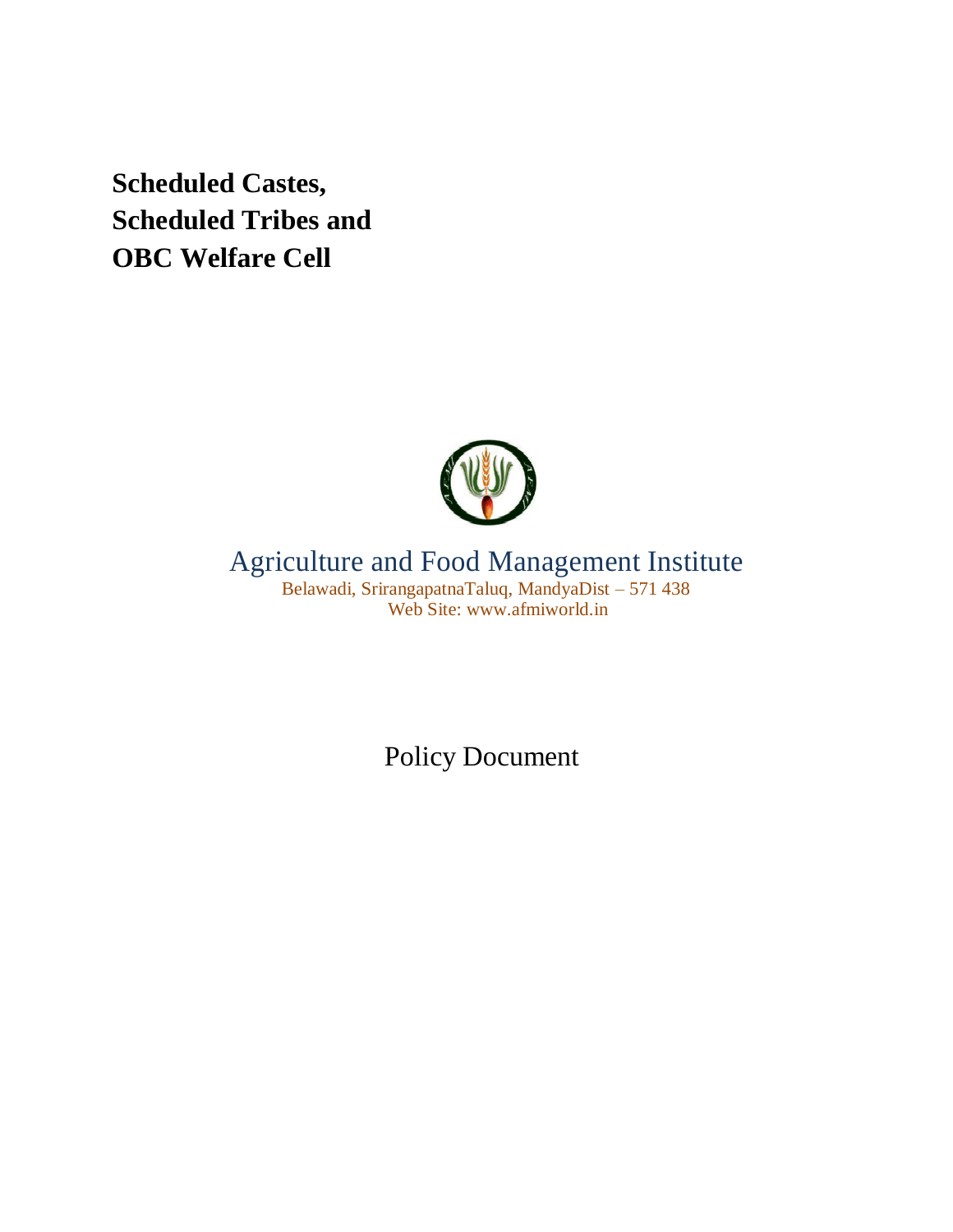### Preface

Agriculture and Food Management Institute Mysore has been upholding and uplifting the stakeholders in realizing their potential in all spectrum of professional life. Ever since the inception of the Institute by proven academicians, the institute is strategizing, devising and establishing various schemes in all practices of the institute, those are intended towards advocating right morality and positive attitude in all walks of life. All the measures taken have been in line with the recommendations and regulations provided by various governing bodies instituted in the country.

In view of advancing the quality of life in campus as well to enhance the certainty of better life of the students and staff belonging to SC, ST and OBC, the institute has established the cell by the name of "SC ST and OBC Welfare Cell".

All the clauses and regulations provided as per The Constitution of India that seeks to secure for all its citizens, among other things, social and economic justice, equality of status and opportunity and assures the dignity of the individual are addressed by the cell. Provisions that are incorporated in the Constitution for safeguarding and promoting the interests of the SC, ST and OBC in various spheres are as well taken in to the working spectrum of the cell. These are for effective implementation of various safeguards provided in the Constitution for the SC, ST and OBC and various other protective legislations.

We are glad to present the first edition of the policy document of SC, ST and OBC WelfareCell to you in the hope that it will be a useful information aid for providing better services to the noble cause of social and economic development of the SC, ST and OBC students in our institution.

Prof. Ameen Shariff Chairman- SCST&OBCWC Prof. Saurab Sinha **Director**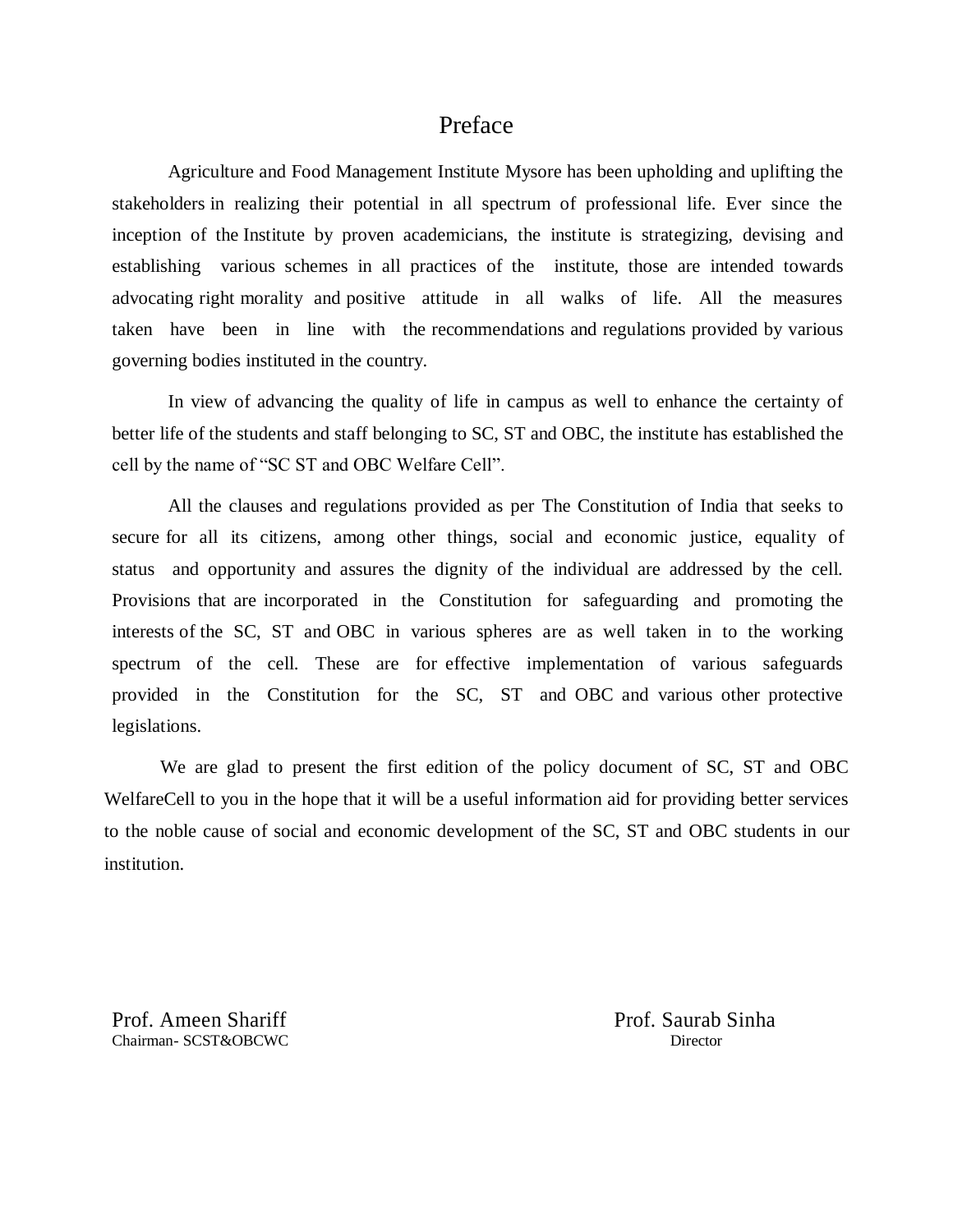### Declaration

Uplifting the quality of life and as well to uphold the human values, dignity and ethics in work place is essential in all regards for the development of any organization let alone Agriculture and Food Management Institute, Mysore. In particular; the matters pertaining to the welfare of staff and students belonging to Scheduled Castes, Scheduled Tribes and OBC is a very core part necessary to maintain the integrity of the institute. In this regard, I am happy that the committee established for the same has come up with this Policy document.

I hereby declare that all information in this document is valid, true and complete is all aspects and as well bears complete accordance with the recommendations of Government of India as well the All India Council of Technical Education. The document shall bear the complete spectrum with which all stakeholders are to abide by until further proceedings with effect from 01/01/2021.

Prof. Saurab Sinha **Director** 

Date: 3/09/2020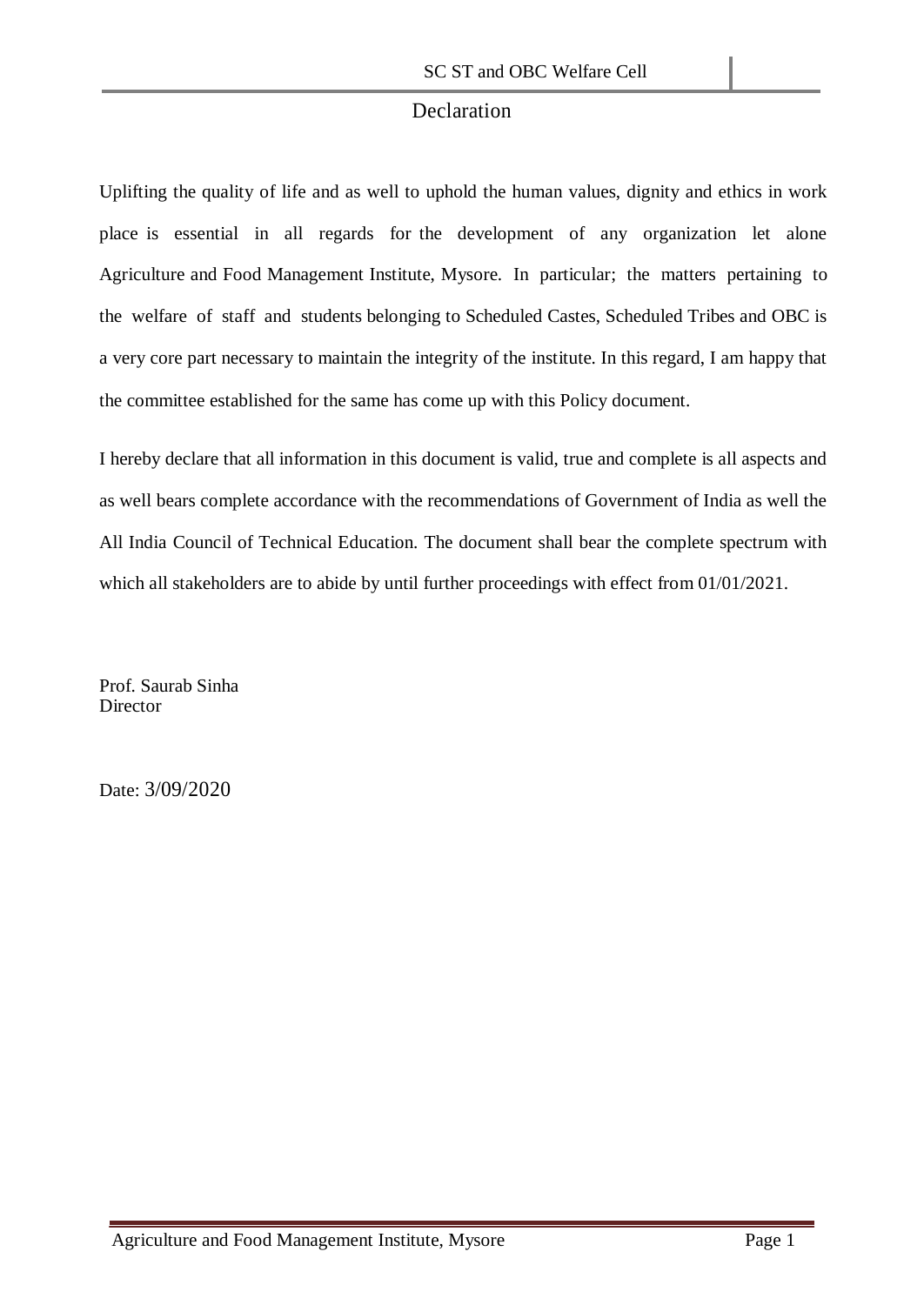1. Introduction

SCST and OBC Welfare Cell is established in the Institute to specifically focus on the welfare of the student and staff of the institute. The main aim of the cell is to facilitate the various beneficial schemes and strategies of MHRD, UGC, AICTE and VTU and government of Karnataka from time to time to all the stakeholders. The Cell ensures the effective implementation of reservation policies in the institute, admissions to different courses, fee concession schemes and so on.

2. Objectives

To promote the special interests of students of the reserved category.

- To provide special inputs in areas of their curriculum where the students experience difficulties.
- $\bullet$ To guide the SC/ST & OBC students of the institute, to optimally utilize the benefits of the schemes offered by the State Government, Government of India (GOI) and UGC/AICTE.
- $\bullet$  . To enhance overall development of the stakeholders by continuously monitoring their progress and organizing required skill up gradation programs.
- To organize interactive sessions and informal meetings with students to attend to their personal, social and academic problems/ needs.
- 3. Government Clauses

The Clauses pertaining to the said cell are derived and in line with the following acts.

- 1. Scheduled Castes and the Scheduled Tribes (Prevention of Atrocities) Act, 1989, No. 33 of 1989 dated 11.09.1989
- 2. Article 46 of the Constitution of Indian states that, "The State shall promote with special care the educational and economic interests of the weaker sections of the people, and in particular, of the Scheduled Castes and the Scheduled Tribes, and shall protect them from social injustice and all forms of exploitation".
- 4. SCST and OBCWC of MIT Mysore

Maharaja Institute of Technology Mysore has set up a special cell in November 2018 to assist the students and staff from Scheduled Caste (SC), Scheduled Tribe (ST) and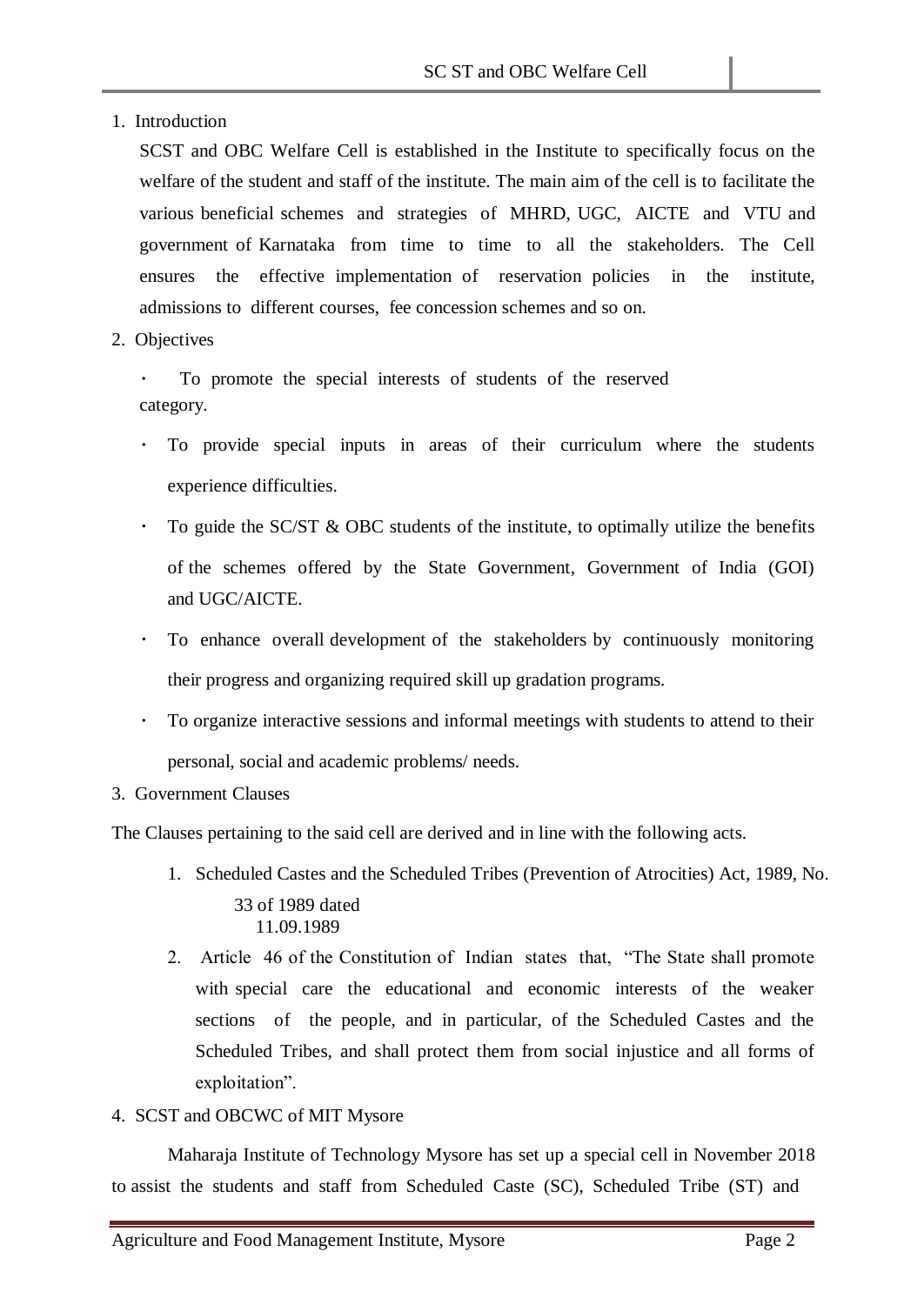Other Backward Class (OBC) communities in improving their academic performance and in optimizing their development in their personal and social life at the Institute as per the guidelines of UGC/AICTE for strict implementation of associated policies in the institute. The cell ensures the effective implementation of reservation policy in admission, recruitment, scholarship etc.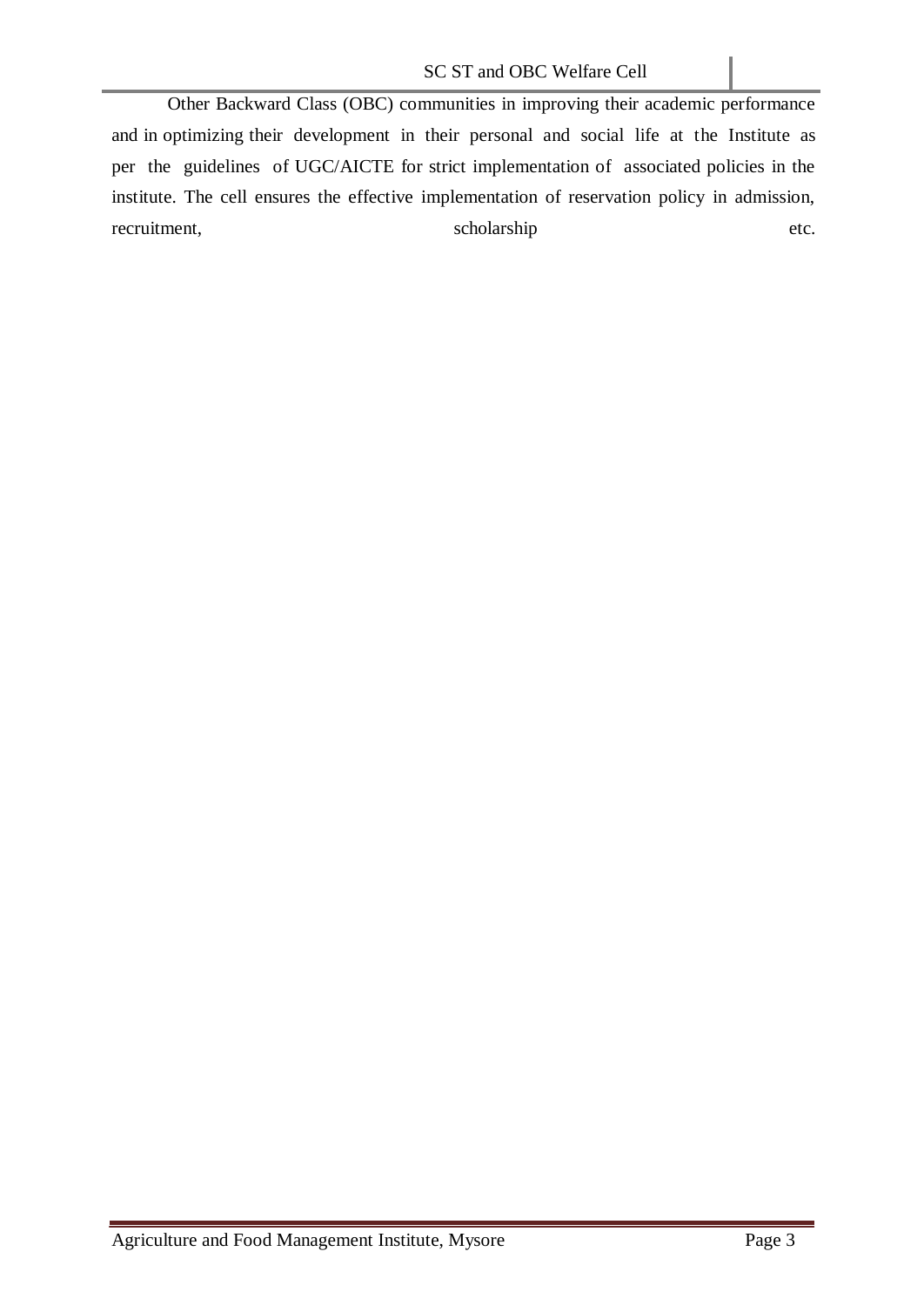### 4.1. Committee Members

| SI No | <b>Name</b>               | <b>Position</b>         |
|-------|---------------------------|-------------------------|
|       | Prof. Saurab Sinha        | Chairman                |
|       | Prof. Ameen Shariff       | <b>Member Secretary</b> |
|       | Prof. Ravi B I            | Member                  |
| 4     | Prof. Sudharshan Krishnan | Member                  |
|       | Prof. KalpanaKoppar       | Member                  |
| 6     | Prof. Sadath Ali Khan     | Member                  |

#### 4.2. Committee Hierarchy



4.3. Roles and Responsibilities

### 4.3.1. Role of the Chairman

All matters pertaining to SC, ST and OBCWC shall be endorsed by the chairman. The matters may comprise of the following.

- 1. Formation of working procedure for the cell.
- 2. Facilitate to uphold the objectives of the cell by initiating various events and activities.
- 3. Delegate tasks and oversee successful execution of predefined events.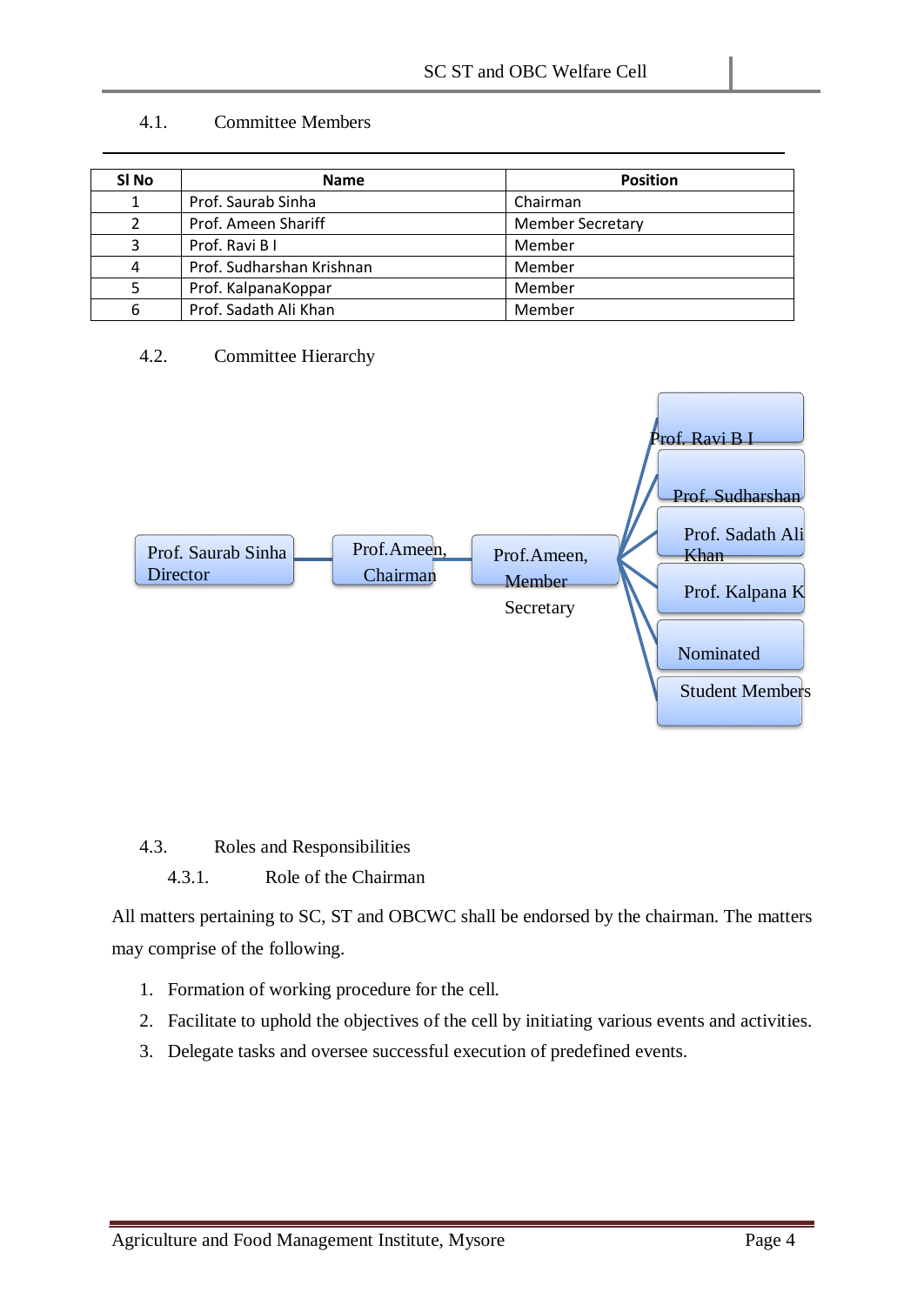- 4. Facilitate for annual reporting to the authority.
	- 4.3.2. Role of the Member Secretary

The Member Secretary shall, in consultation with the Chairman, execute the following.

- 1. Facilitate for conduction of meetings (Circulating the agendas and schedules, documenting of proceedings and maintaining the same)
- 2. Facilitate education to all the stakeholders.
- 3. Facilitate for appropriate managing and execution of all activities of the cell.
- 4. Facilitate for submission of consolidated reports with necessary remarks to the chairman. 4.3.3. Role of Members

The members of cell shall at all times report to the chairman in dealing with all matters pertaining to the cell. The members shall therefore bear the following roles and responsibility and also lend the services to the cell not withholding, as and when required.

- 1. Take active part in designing of events, formalizing procedures and execution plan, organize the events as well take part in report making and in all spectrum of the cell.
- 2. Abide by the delegation of the chairman.
- 3. Constructively and creatively participate in planning, organizing, executing and controlling of all the events and activities as decided and assigned and allotted in the committee.
- 4. Coordinates the activities of various student and staff.
- 5. Extend unconditional cooperation in upholding the objectives of the committee.
- 4.4. Functions of the Cell
	- 4.4.1.Understand the problem of students and faculty belonging to SC/ST and OBC and take necessary action and/or render them necessary advice/help to resolve the matter that may be academic or administrative.
	- 4.4.2.Create awareness among the SC/ST and OBC students regarding the various Government and Non-Government scholarship schemes.
	- 4.4.3. Counsel the students to help them overcome inferiority complex related to interaction with fellow students and personal grooming, etc.
	- 4.4.4.Promote higher education among the SC/ST and OBC or weaker communities that are suffering from economic, social and educational deprivations.
	- 4.4.5.Continuously monitor and evaluate the reservation policies and other programs intended for SC/ST and OBC by the GOI for their effective implementation at the institute.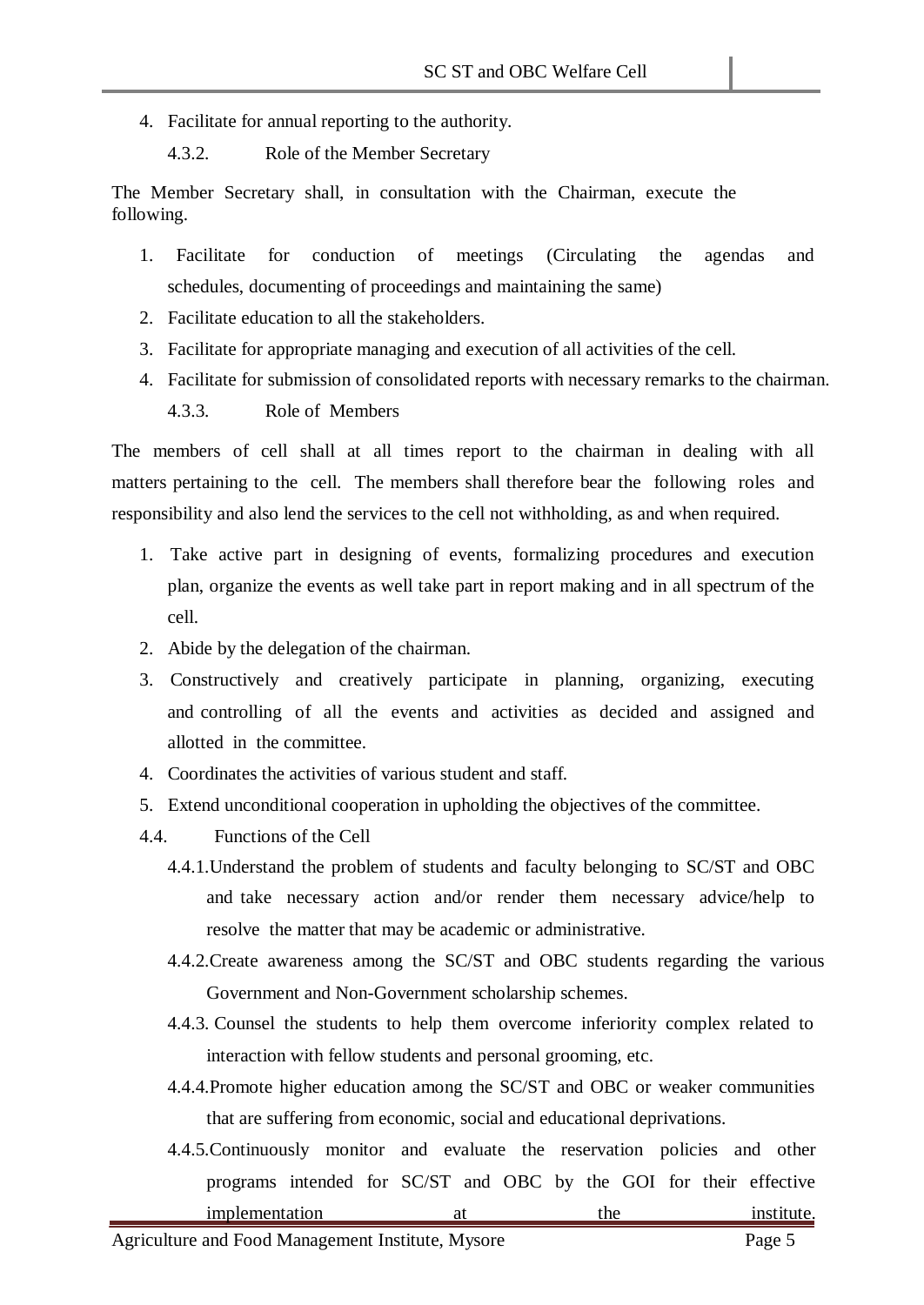- Suggest follow-up measures to the administration of the Institute for achieving the objectives and targets laid down by MHRD, GOI for the empowerment of SC/ST and OBC.
- To circulate State Government and University Grants Commission's / AICTE decision and to collect regularly, on an annual basis, information regarding course- wise admissions to candidates belonging to the Scheduled Castes/Scheduled Tribes and OBCs in the College for different courses, in forms prescribed by a stipulated date and to take follow up action, where required.
- To function as a Grievances Redressal Cell for the Grievances of SC/ST and OBC students and employees of the College and render them necessary help in solving their academic problems.
- To furnish the statistical information and implementation of the rule of reservation for SC/ST and OBC students admitted in various UG & PG Courses, appointment to the Teaching and Nonteaching posts and any other facilities providing to SC/STs in the College.
- The cell will also conduct regular remedial coaching classes on life skills, specific profession software learning, and personality development, written and oral communication development, writing assignments and making presentations.
- 5. Procedure for conduction of events
	- a) As per Chairman's direction the member secretary shall convene the meeting and draft the execution plan of the said event and submit the proposal to the chairman. The plan may contain Proposed Date and Time, Venue, Estimated Audience Size, nature of event, approximate budget, guests(if any)from within the institute/ from outside of the institute, etc.
	- b) The chairman shall scrutinize the plan and upon all modifications incorporated by the Member Secretary, the chairman must submit the detailed plan of event to the

Principal. c) Upon the Approval of the plan by the Principal, the Chairman shall communicate the

same to the Member Secretary and the Member Secretary must then convene the meeting of the committee and gear up for execution of the plan.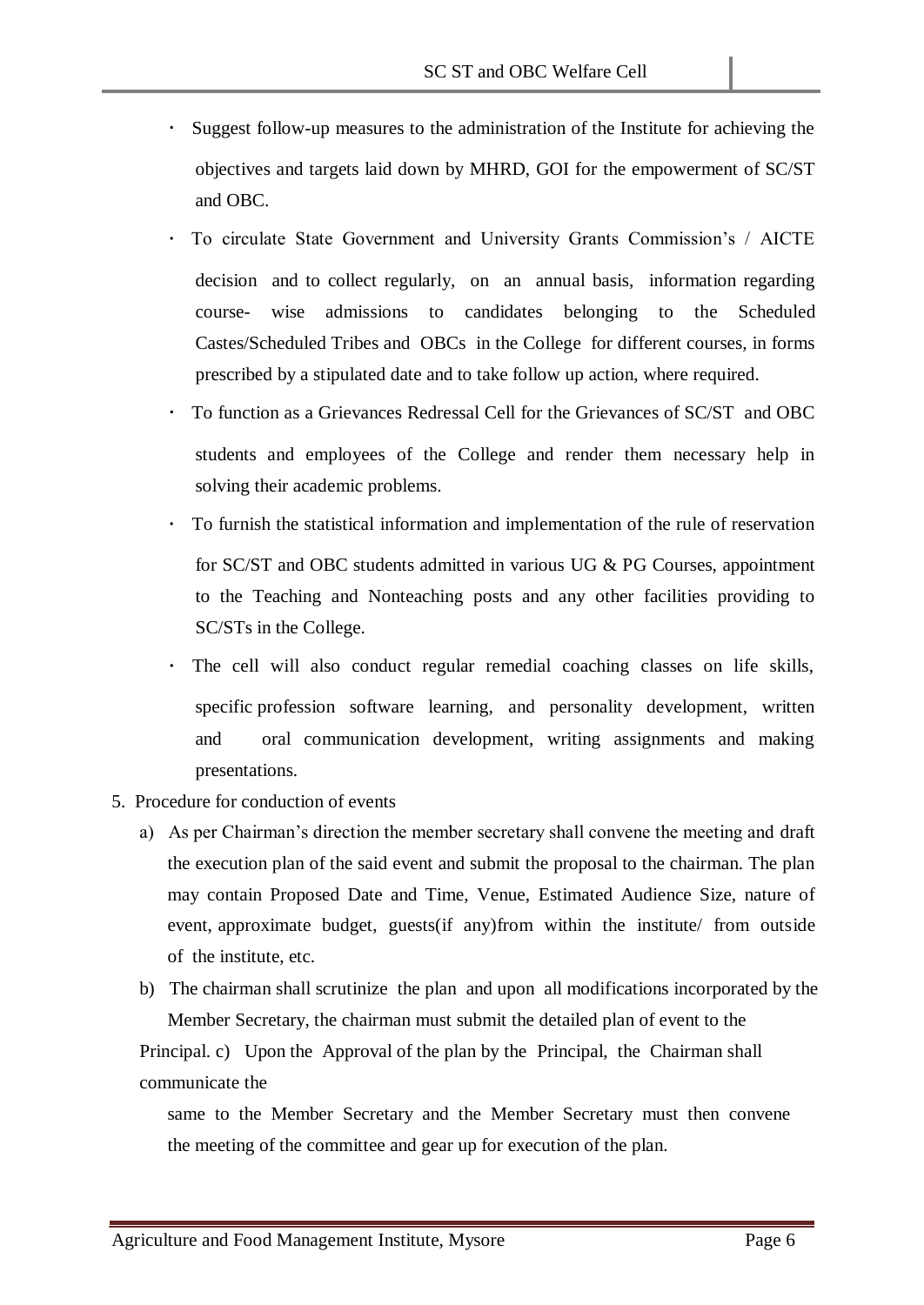- d) The Committee members shall be allotted with specific roles and responsibilities by the Member Secretary and further to this, the members shall organize and facilitate for completion of the event.
- e) The Committee shall co-opt any staff and students of the institute, as may be required as per magnitude of the event. The proposed members to be co-opted shall only be made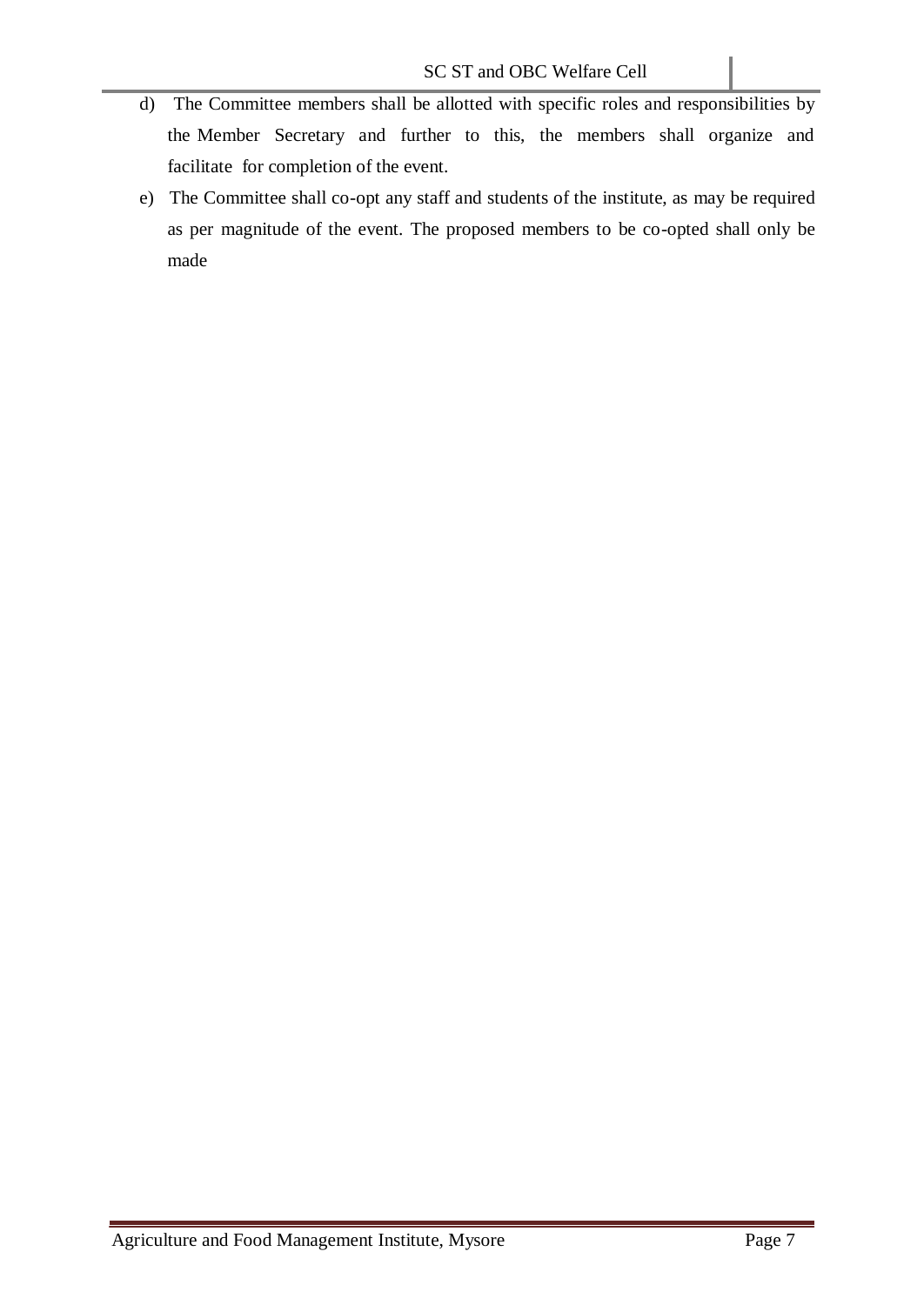available for service to the committee upon the consent for requisition received from the respective HOD's of the department to which the proposed Co-opted members report to. The Co-opted members shall only be on one time basis and the Co-opted members are considered as adjunct members of the committee only form the event that their services are requested.

- f) Upon completion of the event, the Member Secretary shall facilitate for compiling the "Event Report" to the Chairman and the Chairman shall endorse the report (if found to be acceptable) and submit the same the Principal.
- g) The Member Secretary shall accurately file Office Copy (OC's) of all correspondences.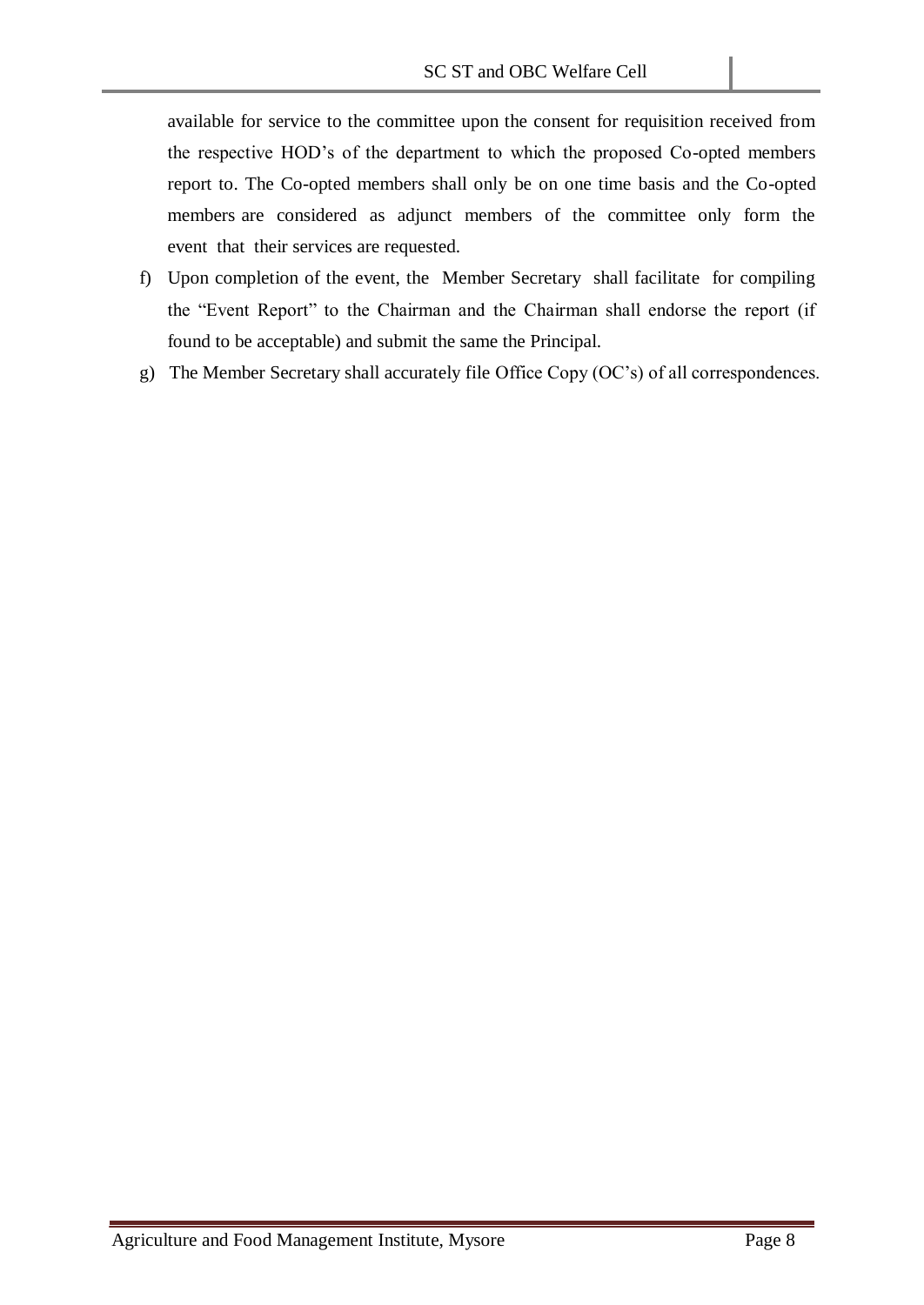| Annexure I: Scholarship Facilities Details from UGC, MINISTRY OF HRD, GOVT. OF |  |
|--------------------------------------------------------------------------------|--|
| <b>INDIA</b>                                                                   |  |

| S/L | Scholarship/Fellowship Name                                              | Website Link                     |
|-----|--------------------------------------------------------------------------|----------------------------------|
| 1.  | Post-Graduate Merit Scholarship<br>for                                   | http://www.ugc.ac.in/ugc_schemes |
|     | <b>University Rank Holder</b><br>Post-Graduate Indira Gandhi Scholarship |                                  |
| 2.  | for<br>Single Girl Child                                                 | http://www.ugc.ac.in/ugc_schemes |
|     | Post Graduate Scholarships for<br>Professional                           | http://www.ugc.ac.in/ugc_schemes |
| 3.  | Courses for SC/ST Candidates<br>Rajiv Gandhi National Fellowship         |                                  |
| 4.  | for<br><b>SC/ST Candidate</b>                                            | http://www.ugc.ac.in/uge_schemes |
|     | <b>Fellowship</b><br>for<br>Post-<br>Raman<br>Doctoral                   | http://www.ugc.ac.in/ugc_schemes |
| 5.  | Research for Indian Scholars in USA                                      |                                  |
| 6.  | Post Doctoral<br>Fellowship<br>to<br>Women<br>Candidates                 | http://www.ugc.ac.in/ugc_schemes |
|     | Rajiv Gandhi National Fellowship for<br><b>Students</b>                  | http://www.ugc.ac.in/ugc_schemes |
| 7.  | with Disabilities                                                        |                                  |
| 8.  | <b>Research Awards for the Teachers</b>                                  | http://www.ugc.ac.in/ugc_schemes |
|     | Junior<br>Research<br>Fellowship<br>in                                   | http://www.ugc.ac.in/ugc_schemes |
| 9.  | Engineering & Technology                                                 |                                  |
| 10. | <b>Emeritus Fellowship</b>                                               | http://www.ugc.ac.in/ugc_schemes |
| Π.  | SC/ST<br>Post<br>Doctoral<br>Fellowship<br>to<br>Candidates              | http://www.ugc.ac.in/ugc_schemes |
|     |                                                                          |                                  |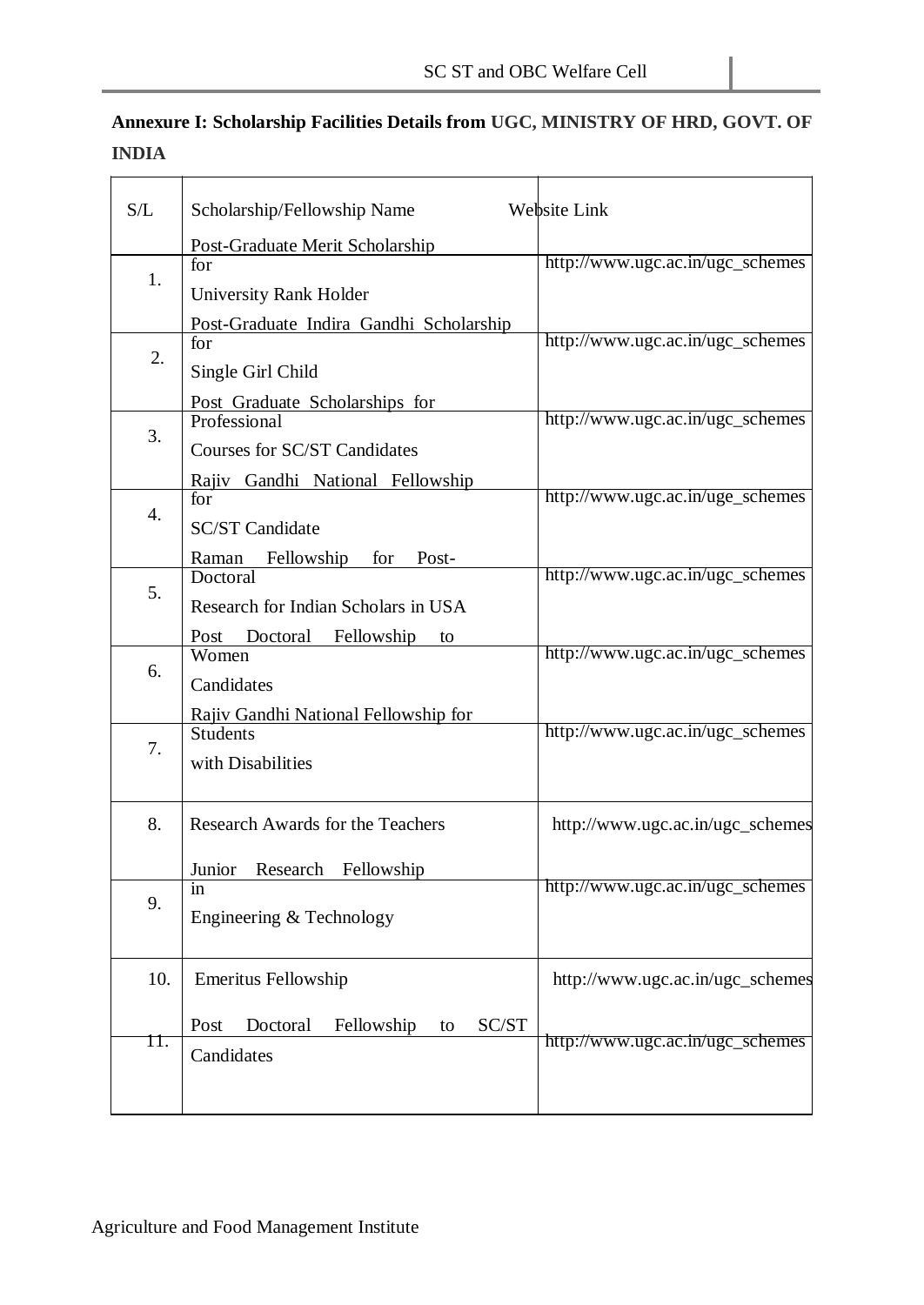## **Annexure II: Scholarship under Social Welfare Department, Government of Karnataka (For SC and ST students)**

| S/L | <b>Scholarship/Fellowship Name</b>       | <b>Website Link</b>            |
|-----|------------------------------------------|--------------------------------|
|     | Social Justice & empowerment Dept. Govt. |                                |
|     |                                          | http://sw.kar.nic.in/index.asp |
|     | Karnataka                                |                                |
|     |                                          |                                |

### **Annexure III: Scholarship for Indian students to studies in abroad**

| S/L | <b>Scholarship/Fellowship Name</b>                            | <b>Website Link</b>                         |
|-----|---------------------------------------------------------------|---------------------------------------------|
|     | National Overseas Scholarships for SC<br>and<br>ST candidates | http://socialjustice.nic.in/schemesprol.php |
|     | Commonwealth Scholarships                                     | http://mhrd.gov.in/National_Scholarships    |

**Note:** The candidates are requested to visit the above particular website for more details. The VTU or any officials of the University will not be responsible for any error of scholarships.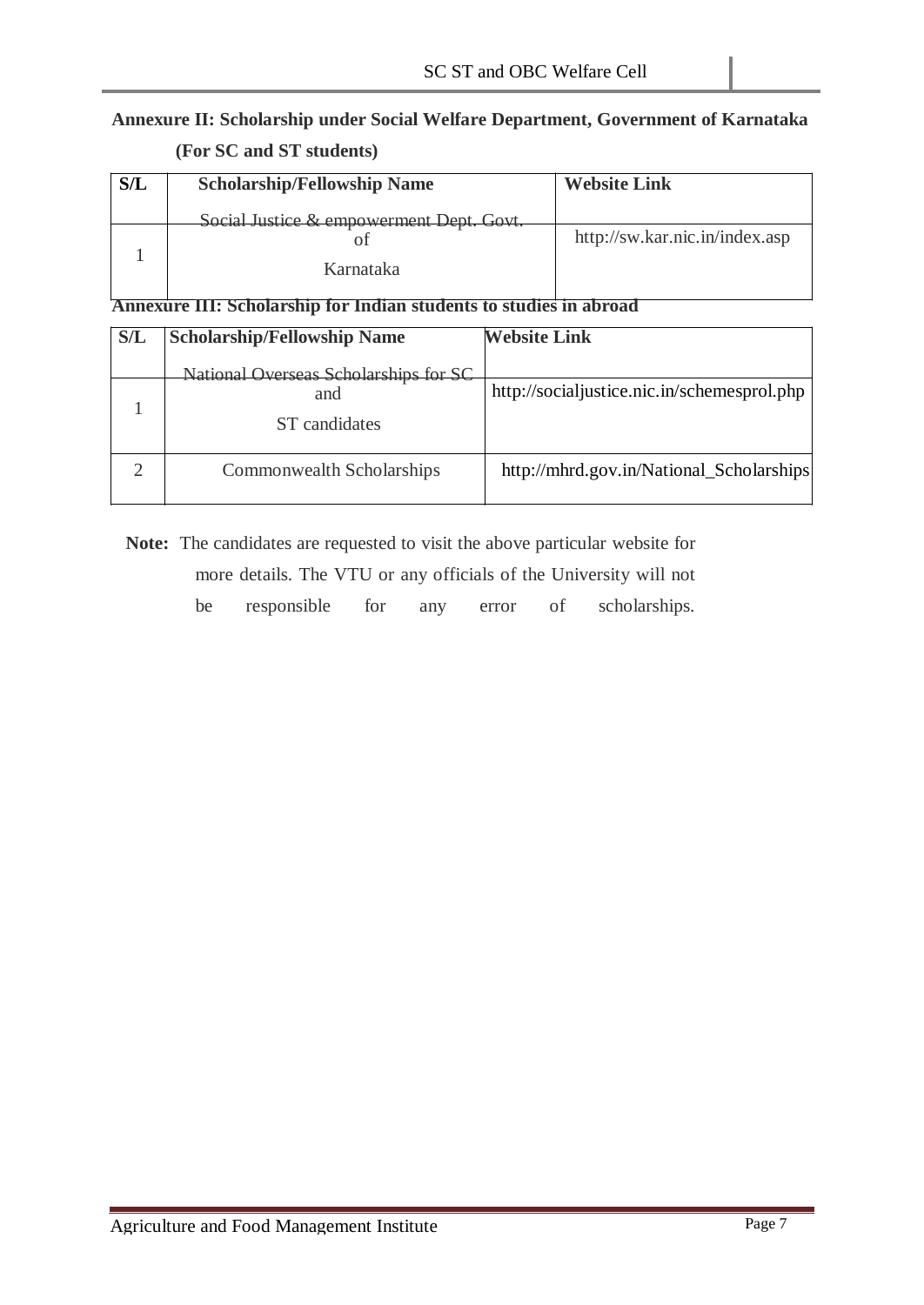#### **Annexure IV: ABOUT O.B.C.**

#### **Reservation in education and employment for Backward Classes candidates**

According to Indian Constitution Act 15(4) and 16(4), the reservation in education and employment for Other Backward Classes candidates and as per Government Order No.SKE/BCA/2000, dated 30-03-2002 overall 32% reservation has been implemented as

mentioned below:

> $Category - 1$  : 04% Category  $-2A$ 15% Category  $-2B$  : 04% Category  $-3A$  : 04% Category  $-3B$  : 05%

The Annual Income limit for Cat.2A, 2B, 3A and 3B is Rs.4.50 lakhs

p.a. Various benefits to the BCM candidates

- 1. Training Programs:
	- 1.1. For Un-employed educated BCM Boys and Girls training programmes has been arranged through the OBC Department to get suitable job.
	- 1.2. Preparatory training for various competitive examinations: Annual Income limit for Cat.I is Rs.4.50 lakhs. Annual Income limit for Cat.2A, 2B, 3A and 3B is Rs.3.50 lakhs.
	- 1.3. Preparatory training programme through expert institutions has been arranged for IAS/KAS/Banking etc., competitive examinations (Primary and final examinations).
	- 1.4. Training Fee and monthly scholarship will be sanctioned to the candidates who have selected for training
	- 1.5. Preparatory training for competitive examinations conducted by UPSC the scholarship of minimum for 7 months will be sanctioned as per following schedule: Training at Delhi Rs.8,000/- per month. Training at Hyderabad Rs.6,000/ per month Training at Outside the district Rs.4,000/- per month Training at local Rs.2,000/- per month.
- 2. Skill Development Program
	- 2.1. Annual Income limit for Cat.I is Rs.2.50 lakhs.
	- 2.2. Annual Income limit for Cat.2A, 2B, 3A and 3B is Rs.1.00 lakh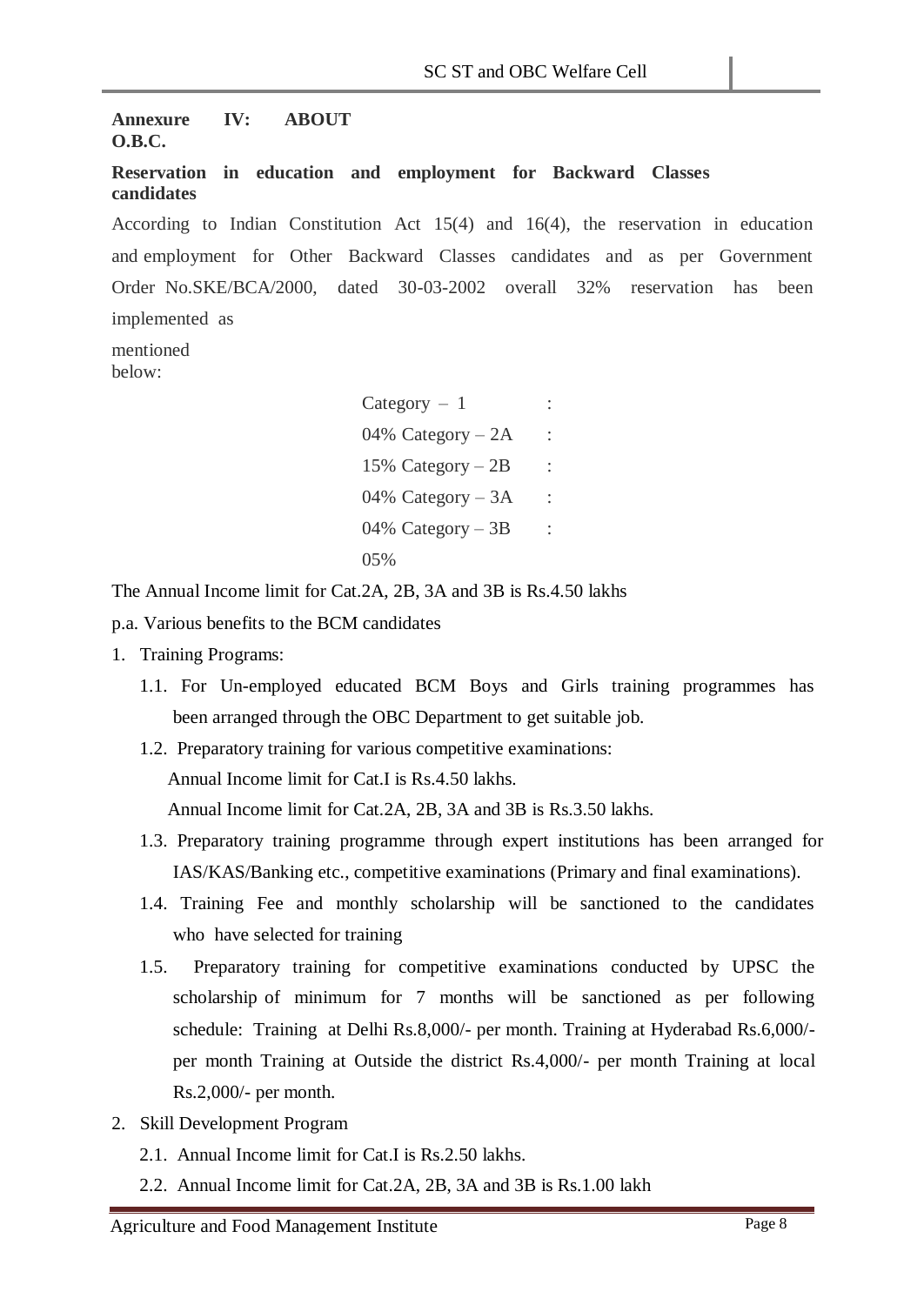- 2.3. The various professional trainings to the unemployed BCM candidates for 6 months have been arranged and as per rules the scholarship will be sanctioned.
- 2.4. Merit Scholarship for Post metric students :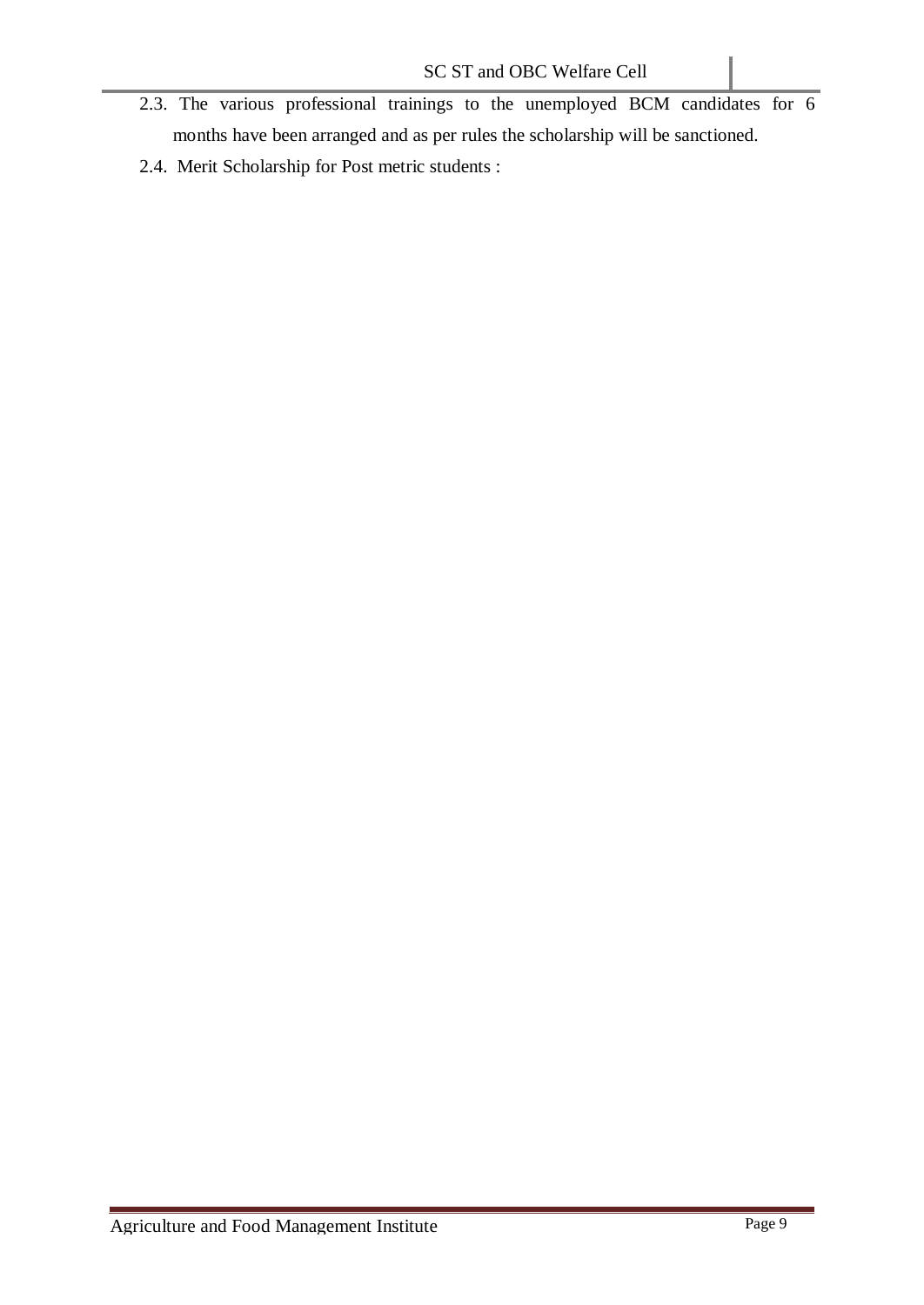- 2.5. Those students who have got admission for BE/PG through CET, they have been sanctioned monthly scholarship @ the rate of Rs.500/- per month for 10 months after fulfillment of following conditions.
- 2.6. For submission of fresh application to get above benefit, the student concerned has to pass his/her previous examination.
- 2.7. For renewal of the said scholarship, the student concerned has to clear all subjects of previous examinations.
- 2.8. The annual income of the Parent/ Guardian should not be more than 2.50 lakhs.
- 3. Education Loan Program
	- 3.1. Maximum of Rs.1,00,000/- education loan @ the rate of interest 2% will be sanctioned to the students belongs to all categories of backward classes who got admission through CET for BE/PG and other professional courses and whose parental annual income is not more than Rs.3.50 lakhs. Repayment of the said education loan should be start from

4th month of completion of the course with EMI with principal and interest for 3 years.

- 4. Interest Free Loan Program For The Students, Who Belongs To Backward Classes For Their higher Studies In Foreign Universities.
	- 4.1. Aim : The interest free loan will be sanctioned to the students who belongs backward classes those wish to study in higher education's viz., Ph.D., Post Graduation etc., in Foreign Universities with condition that whose parental monthly income limit is not more Rs.12,000/-
	- 4.2. Loan amount : Rs.3.50 lakhs per year for maximum Rs.10 lakhs.
	- 4.3. Selection of the candidates: Selection of the candidates will be made by the committee under the chairmanship of Chief Secretary to Government, Backward Classes Welfare Department.
	- 4.4. Repayment period: The repayment EMI should be starts after 1 year of completion of the course or 6 months from the getting job and the period of EMI should be 1 year to 5 years according to loan amount.
- 5. Education Loan Program
	- 5.1. Education loan will be sanctioned to the students who belongs Backward classes and wish to study in Engineering, MBA etc., courses approved by AICTE/UGC. Rs.2.50 lakhs per year according to period of courses and course expenditure a maximum of Rs.10 lakhs @ the rate of interest of 4% will be sanctioned. The period of repayment of the said loan will be starts from 6 months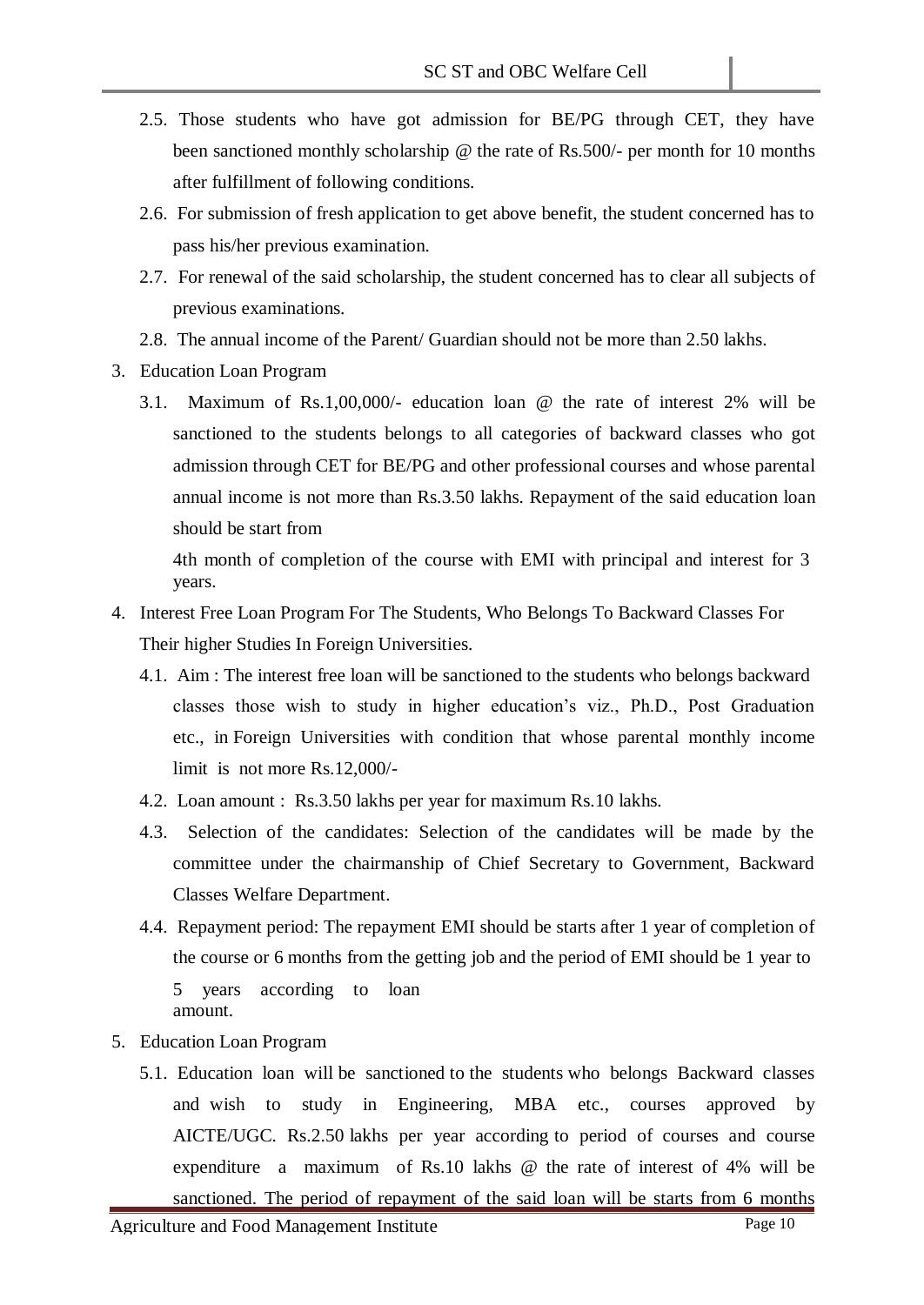| SC ST and OBC Welfare Cell |                                                                                        |  |        |      |     |        |  |  |  |
|----------------------------|----------------------------------------------------------------------------------------|--|--------|------|-----|--------|--|--|--|
|                            | after the completion of the course or after 3 months from getting the job in EMI of 58 |  |        |      |     |        |  |  |  |
| months.                    | Additional                                                                             |  | months | will | he. | given. |  |  |  |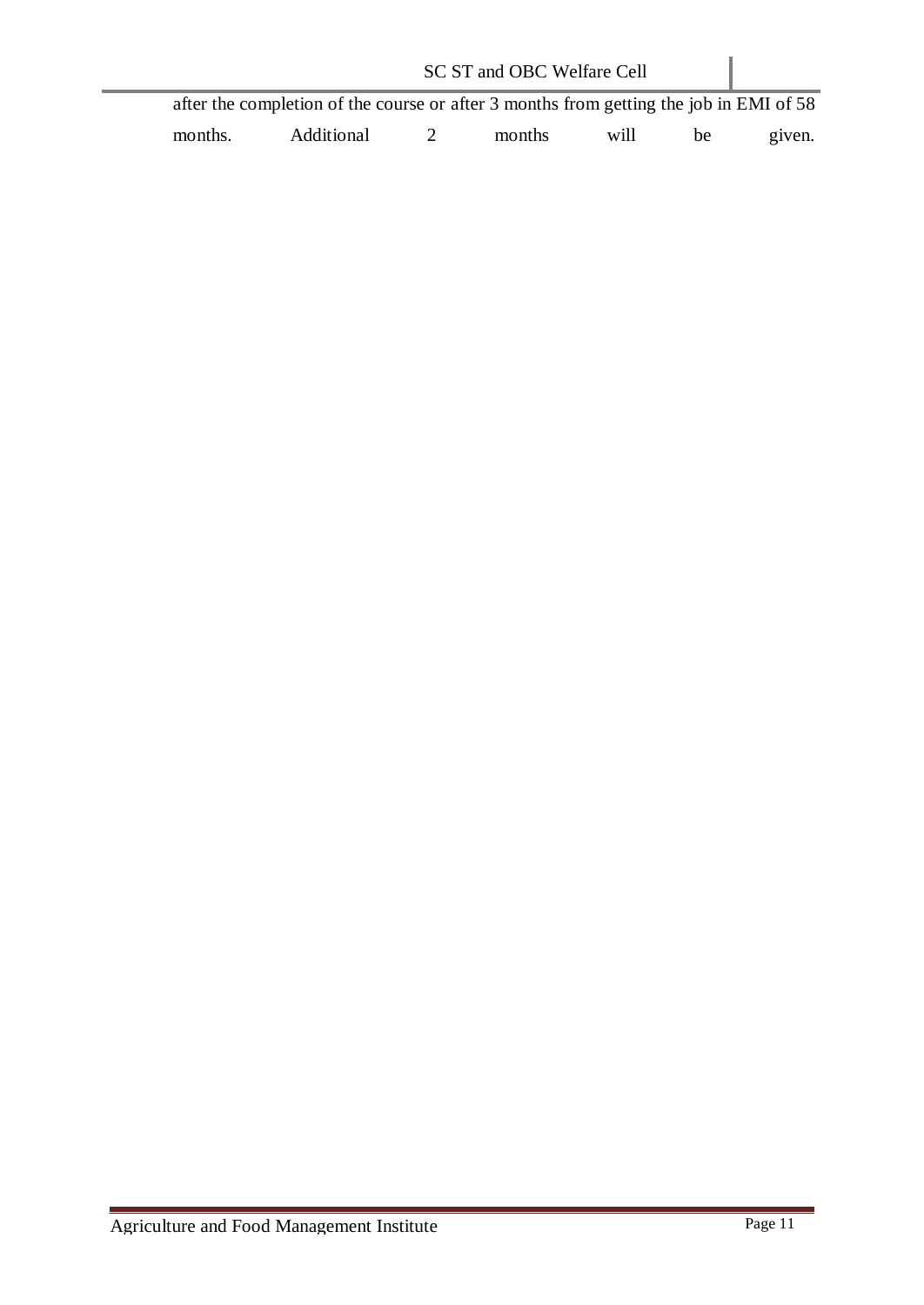- 6. Self Employment Loan Program
	- 6.1. The un-employed candidates belongs to backward classes and who have completed their professional courses and wish to establish their own cell the maximum of Rs.10 lakhs loan @ the rate of interest of 5% will be sanctioned. The repayment of the loan by 58

EMI and additional 2 months will be given.

- 7. About D.DevarajUrs backward classes development ltd.
	- 7.1. "Interest" free loan facilities to the students belongs to backward classes for higher studies in foreign universities.
		- 7.1.1.Purpose : Those students belongs to backward classes wishes to study for higher education viz., Ph.D., Post Doctoral and Master Degree (Registered Courses) in Foreign Universities, they may be get loan facilities. The monthly income of the student and his/her parent's should be limited for Rs.12,000/- p.m.
		- 7.1.2.Loan amount: Per year 3.5 lakhs for three years not more than Rs.10 lakhs.
		- 7.1.3.Selection of candidates: The Selection the candidates will be made through the Selection Committee which is formed under the chairmanship of Chief Secretary to Government, Backward Classes Welfare Department.
		- 7.1.4.Period of repayment: According to loan amount 1to 5 years for repayment to be made by way of EMI. The loan repayment installment will be start after One year from completion of the course or 6 months after the getting job.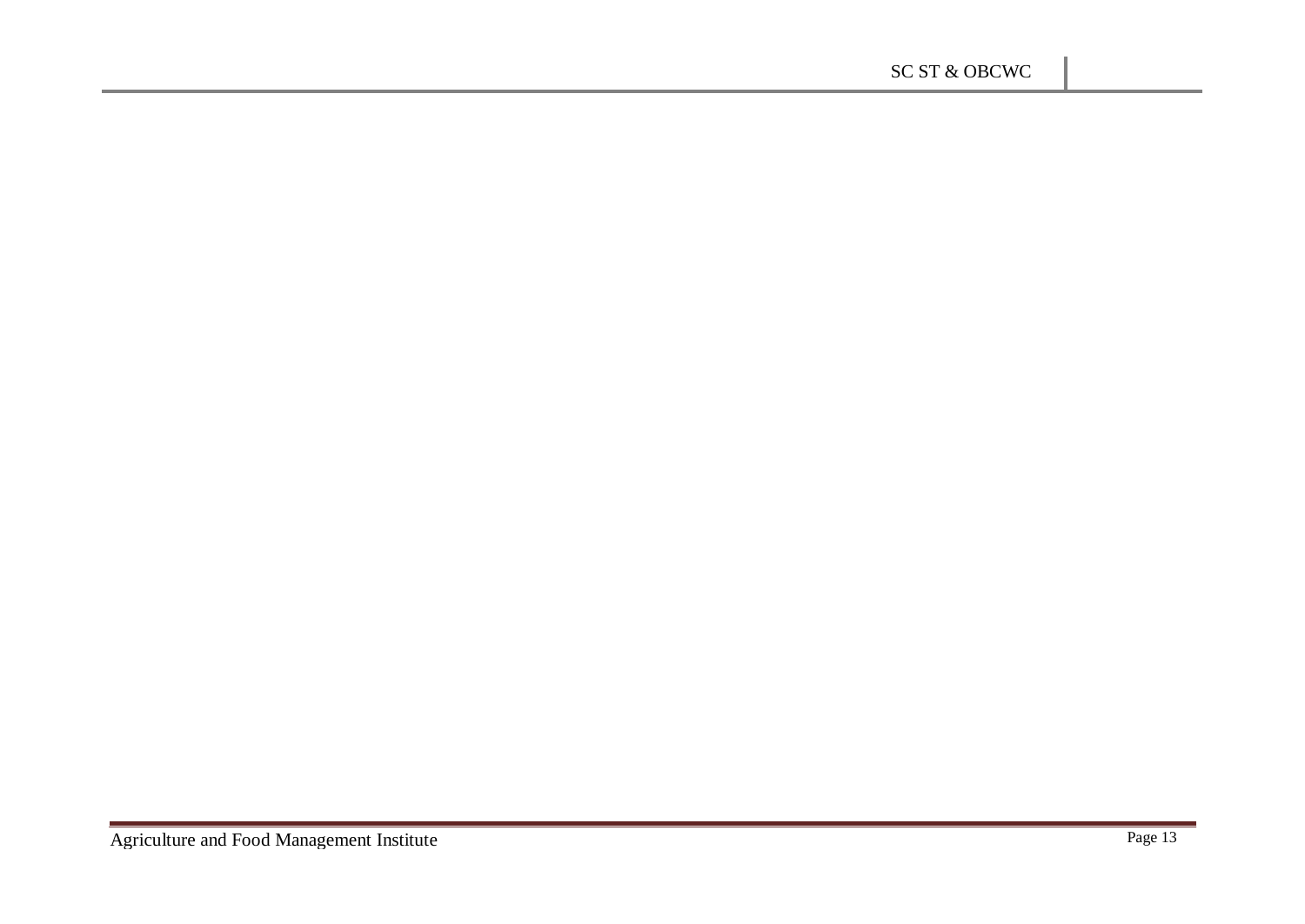CONSOLIDATED STATISTICAL INFORMATION OF P.G STUDENTS ADMITTED AND THE NUMBER OF THE SC/ST **STUDENTS** 

| No.of           |                     |                  |           |                      |  |                                                     |  |    | Outofadmitted |  |         |                        |                 |  |  |
|-----------------|---------------------|------------------|-----------|----------------------|--|-----------------------------------------------------|--|----|---------------|--|---------|------------------------|-----------------|--|--|
| Sl.<br>$\rm No$ | Nameofthe<br>Course | Semester         |           | students<br>admitted |  | SC<br>ST<br>$SC\%$<br>$\mathrm{ST}\%$<br><b>Tot</b> |  |    |               |  |         | GrandTotal of<br>SC/ST | Overall<br>$\%$ |  |  |
|                 |                     | All              | MFTotalMF |                      |  |                                                     |  | al |               |  | MFTotal |                        |                 |  |  |
|                 |                     | <b>Semesters</b> |           |                      |  |                                                     |  |    |               |  |         |                        |                 |  |  |
| -1              | PGDM                | $\perp$          |           |                      |  |                                                     |  |    |               |  |         |                        |                 |  |  |
| 2               | PGDM                | $\overline{2}$   |           |                      |  |                                                     |  |    |               |  |         |                        |                 |  |  |
|                 |                     |                  |           |                      |  |                                                     |  |    |               |  |         |                        |                 |  |  |
|                 |                     |                  |           |                      |  |                                                     |  |    |               |  |         |                        |                 |  |  |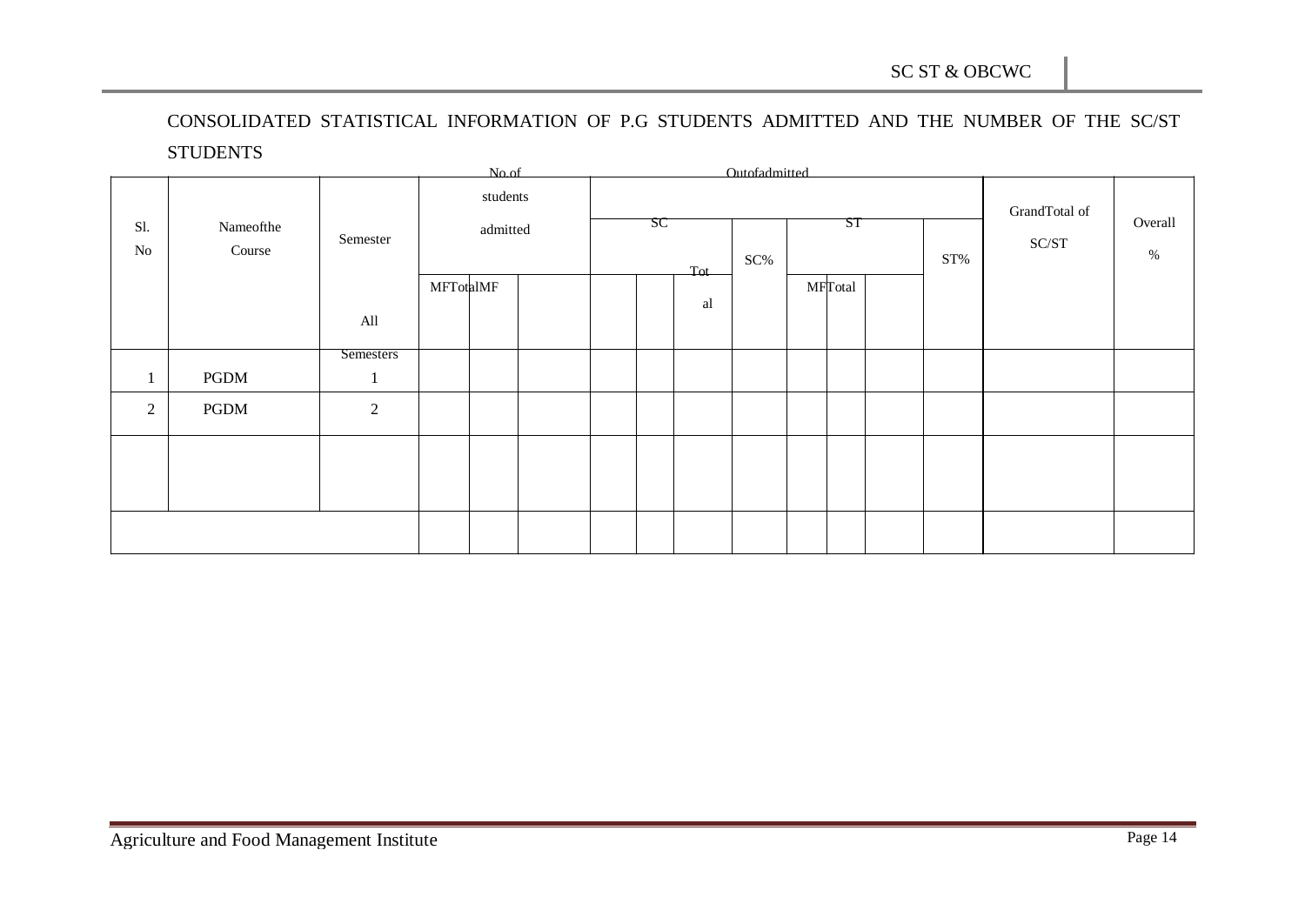# CONSOLIDATED STATISTICAL INFORMATION OF U.G & P.G. STUDENTS ADMITTED AND THE NUMBER OF THE SC/ST STUDENTS OUT OF TOTAL ADMITTED IN THE INSTITUTE

|              |                         |                  |                       |          |  |    |                    | <b>Outof</b> |         |    |                 |                           |      |
|--------------|-------------------------|------------------|-----------------------|----------|--|----|--------------------|--------------|---------|----|-----------------|---------------------------|------|
|              | Nameofthe               |                  | $\rm No. of students$ |          |  |    | $\;$ admitted $\;$ |              | Overall |    |                 |                           |      |
| $S/N$ .      |                         | ${\bf Semester}$ |                       | admitted |  |    |                    |              |         |    |                 | GrandTotalof              |      |
|              | $\operatorname{Course}$ |                  |                       |          |  | SC |                    |              |         | ST |                 | $\mathbf{SC}/\mathbf{ST}$ | $\%$ |
|              |                         |                  |                       |          |  |    |                    | $SC\%$       |         |    | $\mathrm{ST}\%$ |                           |      |
|              |                         |                  |                       |          |  |    |                    |              |         |    |                 |                           |      |
| $\mathbf{1}$ | $\operatorname{PGDM}$   | $\mathbf{1}$     |                       |          |  |    |                    |              |         |    |                 |                           |      |
|              |                         |                  |                       |          |  |    |                    |              |         |    |                 |                           |      |
| 2            | PGDM                    | $\sqrt{2}$       |                       |          |  |    |                    |              |         |    |                 |                           |      |
|              |                         |                  |                       |          |  |    |                    |              |         |    |                 |                           |      |
|              |                         |                  |                       |          |  |    |                    |              |         |    |                 |                           |      |
|              |                         |                  |                       |          |  |    |                    |              |         |    |                 |                           |      |
|              |                         |                  |                       |          |  |    |                    |              |         |    |                 |                           |      |
|              |                         |                  |                       |          |  |    |                    |              |         |    |                 |                           |      |
|              |                         |                  |                       |          |  |    |                    |              |         |    |                 |                           |      |
|              |                         |                  |                       |          |  |    |                    |              |         |    |                 |                           |      |
|              |                         |                  |                       |          |  |    |                    |              |         |    |                 |                           |      |
|              |                         |                  |                       |          |  |    |                    |              |         |    |                 |                           |      |
|              |                         |                  |                       |          |  |    |                    |              |         |    |                 |                           |      |
|              |                         |                  |                       |          |  |    |                    |              |         |    |                 |                           |      |
|              |                         |                  |                       |          |  |    |                    |              |         |    |                 |                           |      |
|              |                         |                  |                       |          |  |    |                    |              |         |    |                 |                           |      |
|              |                         |                  |                       |          |  |    |                    |              |         |    |                 |                           |      |
|              |                         |                  |                       |          |  |    |                    |              |         |    |                 |                           |      |
|              |                         |                  |                       |          |  |    |                    |              |         |    |                 |                           |      |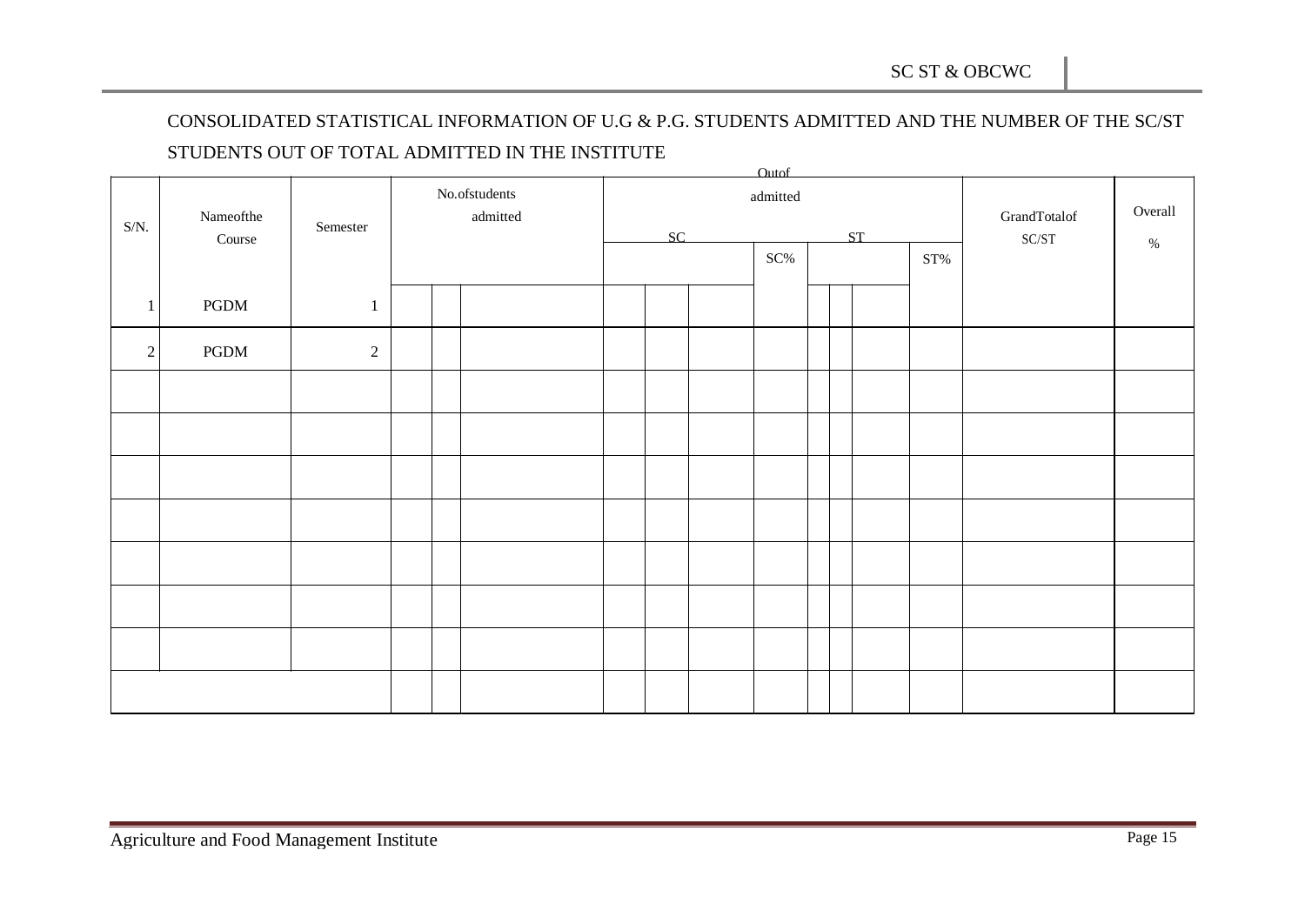# CONSOLIDATED STATISTICAL INFORMATION OF P.G. STUDENTS ADMITTED AND THE NUMBER OF THE SC/ST & OBC STUDENTS FOR THE ACADEMIC YEAR 2015-2016

|         | Nameofthe |    | Grand Total of<br>students |         |    |    |            |      |  |                |
|---------|-----------|----|----------------------------|---------|----|----|------------|------|--|----------------|
| $S/L$ . | College   | SC | <b>ST</b>                  |         |    | GM | Admittedin |      |  |                |
|         |           |    |                            | $Cat-1$ | 2A | 2B | 3A         | $3B$ |  | allcategories. |
| TCSE    |           |    |                            |         |    |    |            |      |  |                |
| 2C      |           |    |                            |         |    |    |            |      |  |                |
| 3ECE    |           |    |                            |         |    |    |            |      |  |                |
| 4ISE    |           |    |                            |         |    |    |            |      |  |                |
| 5ME     |           |    |                            |         |    |    |            |      |  |                |
|         | Total :   |    |                            |         |    |    |            |      |  |                |